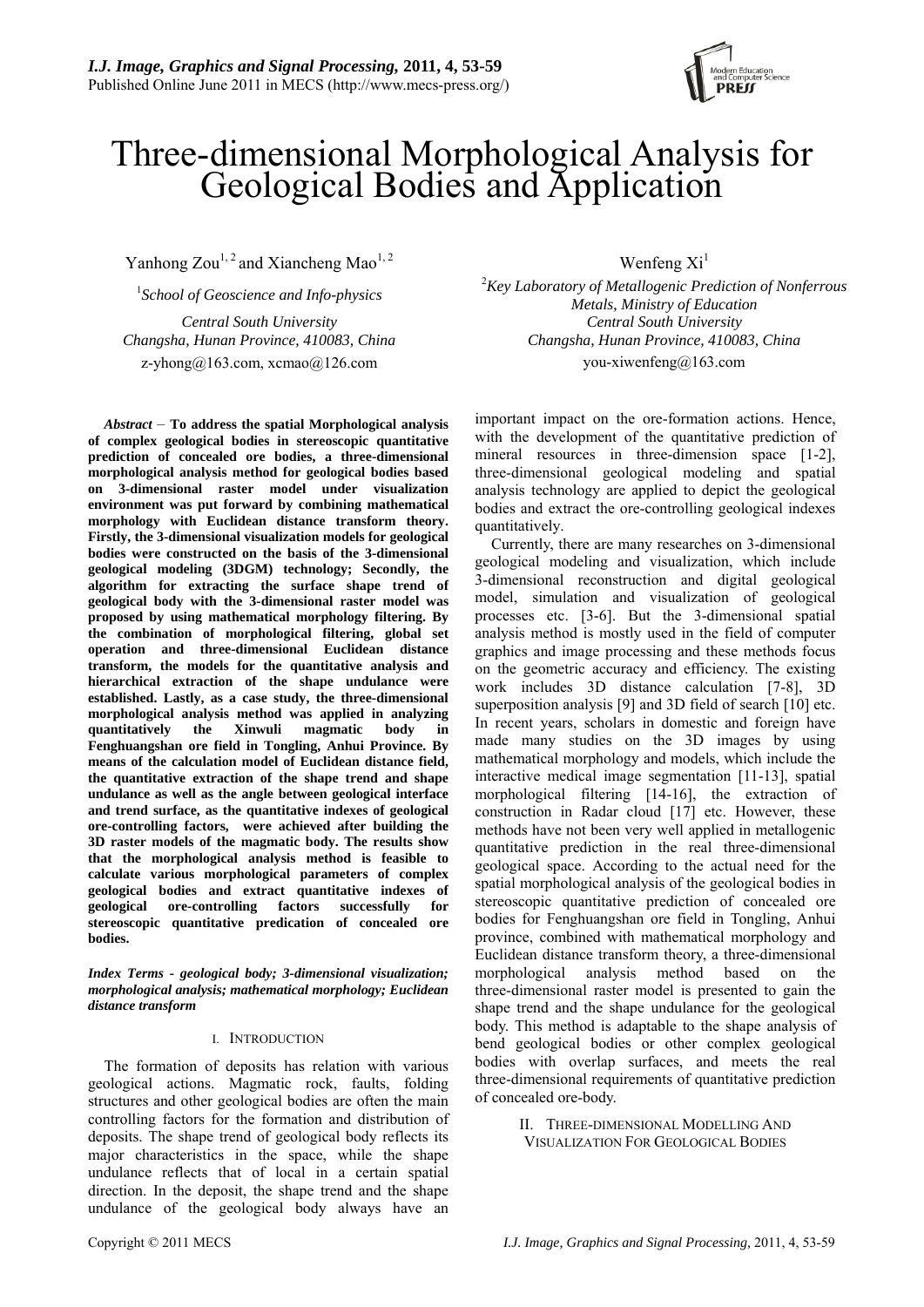#### *A. Three-dimensional model of the geological body*

Geological bodies have obvious various shapes which could be described by discrete geometric models. But the ore-controlling action of geological bodies is continuous in geological space and the ore-controlling distribution is fit to be represented by the field model.

Geological data include not only coordinate data and sample data which are achieved from exploration engineering, but also geological survey record, geological maps and so on. The data can be chose to construct the geometric model of geological body. For example, the three-dimensional shape of geological body could be inferred by the wire frame model based on geological section maps. The wire frame model has the advantages of simple structure, less storage space and can better reflect the surface structure of spatial objects.

The voxel model divides the model space into a set of regular cubic three-dimensional arrays. Hence, it can be called three-dimensional raster model. With the advantages of hidden location, simple structure and easy operation, the three-dimensional raster model is conductive to the spatial analysis and calculation. The model is also adaptable to represent the spatial continuous distribution field. In this paper, the three-dimensional raster model is selected to express the ore-controlling distribution of geological bodies.

#### *B. Three dimensional visualization of geological bodies*

3-dimensional geological modeling (3DGM) technology makes it possible to simulate the 3-dimensional geological objects visually such as strata, structures, magmatic bodies, ore bodies and so on. Currently, many three-dimensional geological modeling softwares provide the wire frame modeling functions. In 3D visualization environment, the boundary of geological body could be delineated based on prospecting line profile in exploration and engineering by human-computer interaction. And the wire-frame model can be outputted to the three-dimensional raster model by means of block (voxel) division. For instance, the three-dimensional visualization models of Xinwuli magmatic body in Fenghuangshan ore field constructed by the 3DGM software Datamine are shown in Fig. 1. According to the analysis of Metallogenic law for Fenghuangshan ore field, the rock mass is a main ore-controlling geological body. Obviously, the rock mass exits many overlap phenomena in multiple directions.





(a) The wire frame model (b) The raster model Fig. 1 The 3D visualization model of rock mass

#### III. THE MORPHOLOGICAL ANALYSIS METHODS FOR GEOLOGICAL BODIES

The shape of geological body can be depicted by the geological boundary undulance and the undulance can be conveyed by the relief intensity from geological boundary to its trend surface or lower order trend surface, which reflects the curve changes of geological boundary. Ordinarily, the relief intensity is achieved by trend surface mathematical equations, however, this trend-residue method can not meet the need for the complex shape analysis of geological bodies with overlap surfaces. Based on the 3-dimensinal visualization models of complex geological bodies, a new 3-dimensional shape analysis method is presented by using mathematical morphology and Euclidian distance transform theory and the corresponding shape trend and undulance extraction models are established.

*A. The Morphological analysis Methods for the Geological Body Based on Mathematical Morphology* 

Mathematical morphology depicts binary image with sets, which includes four basic morphological operations, that is Erosion, Dilation, Opening and Closing. When A is corroded by B, it can be expressed as  $A \Theta B$ . A dilated by B then can be expressed as  $A \oplus B$ , while  $A \circ B$  and *A* • *B* can respectively represent Opening and Closing transform.

Suppose that A is a binary image, B is a structure element:

$$
A \Theta B = \{x : b + x \in A\}
$$
 (1)

$$
A \oplus B = [A^c \Theta \hat{B}]^c \tag{2}
$$

$$
A \circ B = (A \Theta B) \oplus B \tag{3}
$$

$$
A \bullet B = (A \oplus B) \Theta B \tag{4}
$$

In above formulas,  $A^c$  is the complementary set of

A, B rotated 180° around the coordinate origin is  $\hat{B}$ .

Geological bodies' boundary expressed by voxel model is a closed surface which is constructed by 3-dimensional discrete voxels. Consequently, it is similar to 3-dimensional binary image, and we could analyze the geological bodies' shape with mathematical morphology theory.

Considering sphere is isotropic in three-dimensional space, the ball structure element is chose to carry out open or close operators on geological bodies. When the ball rolls in the whole three-dimensional space, it will include the scroll inside and outside the geological-body boundary. The open operator will take effect when the ball is inside geological-body boundary. The results of an open operator will be a thin shell of the outer boundary formed from the rolling track. While the ball rolling on the insider boundary will scapple the peak on the boundary (in Fig.2 (b) (c)). Consequently, compared to the original geological boundary, the closed surface has filtered out the peak part which could not be rolled into by the ball. Similarly, the Close operator will take effect when the ball rolls outside geological-body boundary and the scroll will fill up the saddle on the boundary (in Fig.2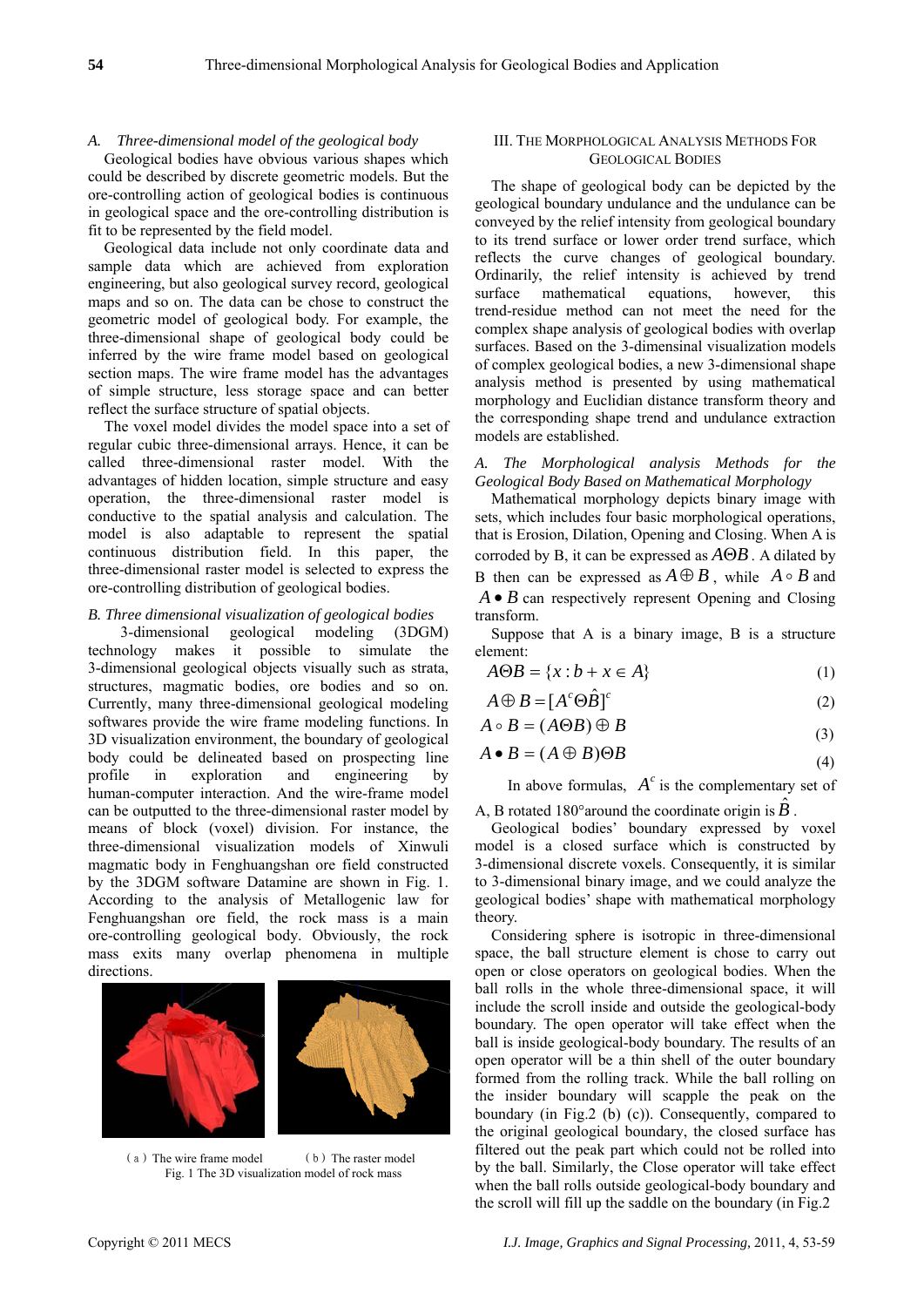(d) (e)), thereby, an outline with the saddle is gotten. Therefore, combining the two operations on the geological bodies, the geological boundary of the convex peak and concave valley can respectively be scappled and filled so as to get a smooth trend patterns.



Figure2 Opening and Closing operation of spherical structure element on geological body's boundary

Suppose that A is a geological body object,  $B_{ball}$  is a spherical structure element, and define the two operations combination as morphological filtering transform:

(1) Opening then Closing

$$
filter \psi(A) = A \circ B_{ball} \bullet B_{ball} \tag{5}
$$

(2) Closing then Opening filter

$$
\psi(A) = A \bullet B_{ball} \circ B_{ball} \tag{6}
$$

Both of the two transforms can help us get the shape trend and undulance of geological body. The transformed shape smoothness depends on the spherical element radius. The larger the radius is, the more part of the convex peak and concave valley can be filled, and the smoother the shape is. By set operation, these sets can be obtained: the retained shape trend set, the set that constitutes the convex part and the set that fills up the concave part.

## *B. Euclidean Distance Transform and the Morphological Extraction model*

A new quantitive extraction model for the shape trend and undulance of geological body is presented with the help of Euclidean distance transform technique after mathematics morphological filtering. Referring to the 3-dimensional Euclidean distance transform method based on eight templates proposed by Lin Hong-wei [18], the Euclidean distance field is rendered by scanning all voxels of the raster models, and the concave and convex shape impact on every voxel of the boundary are quantified

In this method, morphological filtering is carried out once, Euclidean distance transform once, global set operation twice, then the concave and convex attributions and the undulance degree for every voxel can be obtained, the steps are as follows:

Step1: Initialize the raster model of the geological body as the 3-dimensional binary image A which is to make shape analysis, define a ball structure element that has the certain radius r, the radius can determine the size of the available filtering wave, which can show the undulance degree;

Step2: Take  $B<sub>ball</sub>(r)$  as structure element, and use Opening and Closing operations combination to make morphological filtering on A, then get the shape trend set  $\psi(A)$ .

Step3: Obtain the convex set  $D_{peak}(A)$  and the concave set  $D_{valley}(A)$ :

$$
\begin{cases}\nD_{\text{peak}}(A) = (\psi(A) \cup A) - \psi(A) = A \cap \overline{\psi(A)} \\
D_{\text{valley}}(A) = \psi(A) - (\psi(A) \cap A) = \psi(A) \cap \overline{A}\n\end{cases} (7)
$$

Step4: By means of Euclidean distance transform, define the Euclidean distance field  $E_{\text{outer}}$  outside the set object  $\psi(A)$  and the Euclidean distance field  $E_{\text{inner}}$ inside the set  $\psi(A)$ .

Step5: For every voxel on geological bodies' boundary, *v*∈*A*, judge that which set v belongs to:

If  $v \in D_{\text{peak}}(A)$ , *v* belong to the convex, and  $v \in \overline{w(A)}$ , turn Step6;

If  $v \in D_{value}(A)$ , *v* belong to the concave, and  $v \in \psi(A)$ , turn Step7;

Otherwise, *v* would not belong to geological bodies' boundary.

Step6: Calculate the distance field value *Eouter* and turn Step5. The value on the voxel *v* can illustrate the degree of local convex.

Step7: Calculate the distance field value  $E_{\text{inner}}$  and turn Step5. The value on the voxel *v* can illustrate the degree of local concave.

*C. The hierarchical extraction of geological shape undulace feature* 

Similarly, improving the steps above properly can make grading extraction for geological shape undulance feature. As the radius r of the ball structure element determines the size of the filterable wave, by changing the value of r, it can extract different degrees of undulance. The detailed steps of grading extraction of algorithmic are as follows:

Step1: Initialize the three dimensional geological binary image from the raster model of the geological body which is to make shape analysis, define the r values of all ball structure elements for hierarchical extraction of the shape undulance. a certain r value is according to a grade of the hierarchical extraction.

Step2: Suppose that the original geological image is  $A_0$ , Define the max grade  $I_{max}$  and the maximum threshold for r value of ball structure element. take the r value for the grade i of the hierarchical extraction, make the morphological filtering on the previous shape trend filtering result A<sub>i-1</sub>, then get  $A_i = \psi(A_{i-1})$ 

Step 3: Obtain the convex set and the concave set of the grade i: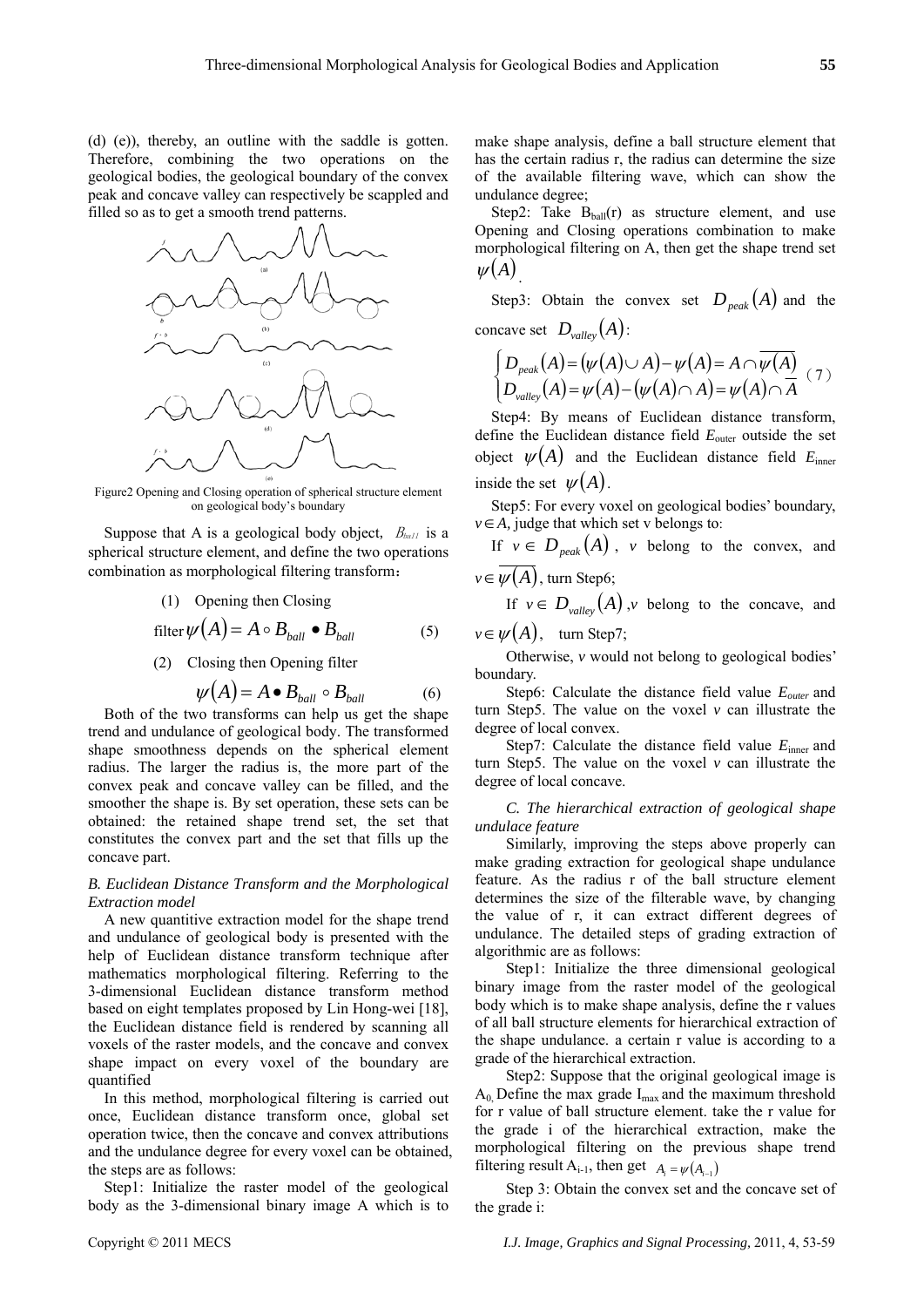$$
\begin{cases}\nD_{\text{peak}}(A_{i-1}) = (A_i \cup A_{i-1}) - A_i = A_{i-1} \cap \overline{A_i} \\
D_{\text{valley}}(A_{i-1}) = A_i - (A_i \cap A_{i-1}) = A_i \cap \overline{A_{i-1}}\n\end{cases} (8)
$$

Step 4: For every voxel  $v_{0,k}$  on geological bodies' boundary, obtain the nearest voxel  $v_{i-1,k}$  on  $A_{i-1}$  in *distance field of*  $E_{\text{outer}}(i,j,k)$  *or*  $E_{\text{inner}}(i,j,k)$  *and store* every mapping of  $v_{0,k} \leftrightarrow v_{i-1,k}$ ;

Step5: By Euclidean distance transform, update  $E_{\text{outer}}(i,j,k)$  and  $E_{\text{inner}}(i,j,k)$ : create the Euclidean distance field in  $E_{\text{outer}}(i,j,k)$  outside  $A_i$  and the Euclidean distance field in  $E_{\text{inner}}$  inside  $A_{i}$ ;

Step6: For every voxel  $v_{i-1,k}$ , judge that which set v belongs to:

- a. if  $v_{i-1,k} \in D_{\text{peak}}(A_{i-1})$ , *v* belongs to the convex, and  $v \in \overline{A_i}$ , turn Step 7;
- b. if  $v_{i-1,k} \in D_{m,n}(A_{i-1})$ , *v* belongs to the concave, and  $v \in A_i$ , turn Step 8;
- c. Otherwise,  $v_{i-1,k}$  belongs to the flat;

Step7: Calculate the distance field value *Eouter*, value on the  $v_{i-1,k}$  coordinate, which can illustrate the local convex degree of  $v_{i-1,k}$ . Obtain the voxel  $v_{0,k}$  on geological boundary by the mapping of  $v_0 \leftrightarrow v_{i-1}$ , and the value is the hierarchical undulance in the grade I for the voxel  $v_{0,k}$ . Define the *Eouter* value is above zero and store it, turn Step 6;

Step8: Calculate the distance field value  $E_{\text{inner}}$  value on the  $v_{i-1,k}$  coordinate, which can illustrate the local concave degree of  $v_{i-1,k}$ . Obtain the voxel  $v_{0,k}$  on geological boundary by the mapping of  $v_{0,k} \leftrightarrow v_{i-1,k}$ , and the value is the hierarchical undulance in the grade I for the voxel  $v_{0,k}$ . Define the  $E_{outer}$  value is below zero and store it, turn Step 6;

Step9: If r value for the next grade is not exceeding the maximum threshold, let  $i=i+1$ , and turn Step2. Otherwise end.  $A_i$  is the ultimate shape trend part.

The hierarchical undulance for any voxel on the geological boundary can be obtained by the steps above. The hierarchical undulance extracted would be increased with the higher grade by the method.

## *D The extraction of the angle between geological bodies' surface and trend surface*

Some metallogenic factors are controlled by the angle of geological bodies' surfaces (e.g. The contact zone between magmatic rock and country rock). To express this kind of ore-controlling factor quantitatively, the extraction of angle between interface and trend surface is needed, as well as the extraction of angle between interface and regional field direction. When the geological body is discretized into voxels by three-dimensional raster model, the problem of angle extraction is translated into calculating the angle between the tangent planes of two voxels which are corresponding to two spatial entities. For example, in Fig. 2, if there is a point p in the geological interface (in solid line), the nearest point p in the geological trend surface (in dotted line), the angle  $\theta$  of two tangent planes, which are respectively across the two points, needs to be calculated. Aiming at the angle extraction problem, this paper presents an angle quantitative extraction method based on Euclidean distance field.



The tangent plane can be defined by a normal vector  $\overline{N}(A,B,C)$  that is across through the tangent point., which can be seen as the center coordinate  $((x_0, y_0, z_0)$  of voxel *v .*Given that the surface is defined by the following equation:

$$
F(x, y, z) = 0 \tag{9}
$$

 $P(x_0, y_0, z_0)$  is a point of curved surface  $\Sigma$ , supposed that the partial derivative of the function  $F(x, y, z)$  is continuous on this point and not equals zero at the same time. In the curved surface  $\Sigma$ , draw a curve Γ that is across an arbitrary point *M,*  supposed that the parametric equation of the curved surface  $\Sigma$  is :

 $x = \phi(t)$ ,  $y = \psi(t)$ ,  $z = \omega(t)$ ,  $(\alpha \le t \le \beta)$  (10) Let  $t=t_0$  that is corresponding to the point  $P(x_0, y_0, z_0)$  and  $\varphi'(t_0), \psi'(t_0), \omega'(t_0)$  are not all equal zero. The tagent of the curved surface's equation is

$$
\frac{x - x_0}{\varphi'(t_0)} = \frac{y - y_0}{\psi'(t_0)} = \frac{z - z_0}{\varphi'(t_0)}\tag{11}
$$

It can be proved that any curve whose tangent passing through point  $p$  is in the curved surface, and all these tangent are in the same plane. The equation of tangent plane passing through point *M* in the curved surface is

$$
F_x(x_0, y_0, z_0)(x-x_0) + F_y(x_0, y_0, z_0)(y-y_0) + F_z(x_0, y_0, z_0)(z-z_0) = 0
$$
 (12)  
Its normal vector is

$$
\vec{n} = (F_x(x_0, y_0, z_0), F_y(x_0, y_0, z_0), F_z(x_0, y_0, z_0)) = \vec{N}
$$
\n(13)

This paper simulates approximately function  $F(x, y, z)$ with Euclidean distance field method. By performing the Euclidean distance transform inside and outside of the geological body, the Euclidean distance field of all space can be obtained. Still suppose that when the center coordinate  $(x_0, y_0, z_0)$  of voxel *v* is inside the geological body, distance below zero( $F(x_0, y_0, z_0) \le 0$ ); when on the geological body, distance is  $zero(F(x_0, y_0, z_0)=0)$ ; when outside the geological body, distance is above zero( $F(x_0, y_0, z_0) > 0$ ). While for  $F_x$ ,  $F_y$  and  $F_z$ , they can be simulated by gradient operator, this paper adopts Sobel operator[19] to perform approximately calculation. Suppose that the template size of operator is  $3 \times 3 \times 3$ .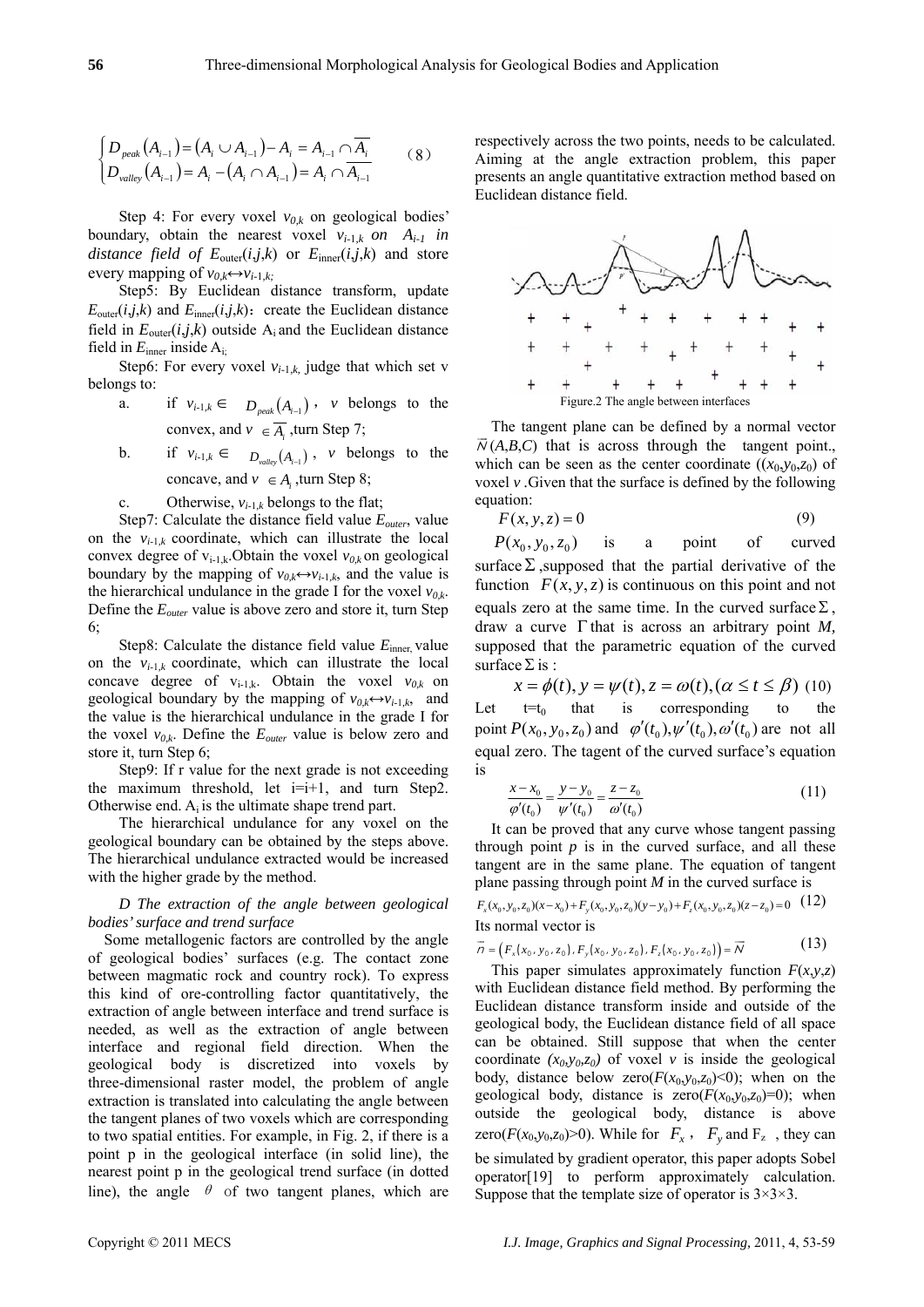Calculate three vector gradient  $G_x$ ,  $G_y$  and  $G_z$  of *x,y,z,* and then the normal vector( $G_x$ , $G_y$ , $G_z$ ) of point *p* is obtained.

 The detailed steps are as follows, which calculates the angle  $\alpha$  of a certain voxel on original interface and the corresponding tangent plane on trend morphology.

 Given that there is a voxel *v* on the interface *S*(*A*) of original rock mass *A,* its corresponding voxel *v*′ on the trend surface  $A'$ , the respectively normal vectors which is across *v* and *v'* are  $\overrightarrow{n}$  and  $\overrightarrow{n'}$ , then the steps are as follows:

 Step1: Calculate the interface of rock mass. With the Mathematical morphological method, the equation  $S(A) = A - (A \Theta B)$  is obtained. Among them, B is a square structure element, calculate geological bodies' trend morphology by the method in paragraph 1.3.1 . Meanwhile, with the same method, another equation  $S(A') = A' - (A' \Theta B)$  is obtained;

 Step2: Calculate Euclidean distance field values outside and inside S(A), which are respectively Eouter $(i,j,k)$  and Einner $(i,j,k)$  and calculate Euclidean distance field values outside and inside  $S(A')$ , which are respectively  $E'$  outer(i,j,k) and  $E'$  inner(i,j,k). Simulate the function  $F(x,y,z)$  with distance expressed by Eouter $(i,j,k)$  and Einner $(i,j,k)$ , the distance value of Eouter $(i,j,k)$  is above zero, while the distance value of Einner(i,j,k) is below zero, the distance value of  $S(A)$  is zero. Similarly, simulate the function of  $F1(x,y,z)$  with distance of  $E'$  outer(i,j,k) and  $E'$  inner(i,j,k);

 Step3: For any voxel which is be needed to calculate the angle in S(A), find its corresponding voxel  $v'$  of S( $A'$ ) according to the shortest distance of *E'* outer(i,j,k) and *E'* inner(i,j,k);

 Step4: Conduct convolution operation for the function  $F(x,y,z)$  with a template, obtain three vector gradient Gx, Gy and Gz of x, y, z for the voxel v, that  $i\bar{s}$   $\vec{n}$  =(Gx,Gy,Gz). Similarly, conduct the same operator to the function F1(x,y,z) and obtain  $\overrightarrow{n}$ ;

Step5: Calculate the angle  $\alpha$  between two tangent planes:

$$
\alpha = \arccos\left(\frac{\vec{n} \cdot \vec{n'}}{\|\vec{n}\|\|\vec{n'}\|}\right) \tag{14}
$$

 Step6: Judge whether there is a voxel that has not been calculated the angle yet, if yes, turn Step3; if no, end.

#### IV. EXPERIMENT

The above method is applied to the shape analysis of Xinwuli magmatic body in Fenghuangshan ore field for stereoscopic quantitative prediction of concealed ore bodies. In the light of the analysis of the ore-formation law in Fenghuangshan ore field, Xinwuli magmatic body and its shape undulance, other geological structures play an important role in controlling the distribution of ore

body. At the same time, the mineralized fracture in Fenghuangshan ore field has a property of obvious slanting north west, which is mainly relevant to regional tectonic stress field. In order to express regional extruding far crustal stress effects on mineralization distribution, take the angle of tectonic extrusion stress direction and original interface of rock mass in Xinwuli as the ore-controlling index. Based on the 3-dimensioanal raster model shown in fig.1, the aforementioned 3-dimentional morphological analysis method for geological bodies and the morphological extraction model are adopted to extract the shape trend and undulance of Xinwuli magmatic body. Finally, the quantitative simulation of the shape undulance is achieved by the Euclidean distance field model. The models are solved by computer program.

Fig. 3 shows the shape trend with the radius of 400m ball structure element by taking Opening and Closing filtering on the basis of 3-dimensional raster model of Xinwuli magmatic body. Fig. 4 shows the first grade extraction model of the concave and convex parts of the shape undulance for the rock mass. Fig. 5 shows the second grade extraction model of the concave and convex parts of the shape undulance for the rock mass. Fig. 6 shows the quantitative model (from -200m to -700m elevation) of the shape undulance factor, that is the Euclidean distance field model for the concave and convex parts by 3-dimensional Euclidean distance transform. Fig. 7 shows the quantitative model of the angle between extrusion stress surface and original interface. the angle index on a certain voxel in the geological space is considered as the angle value for the voxel on the interface which is nearest to that certain voxel.



Fig. 3 The The shape trend of Xinwuli magmatic body



Fig. 4 Hierarchically extracted the first grade concave and convex parts of the shape undulance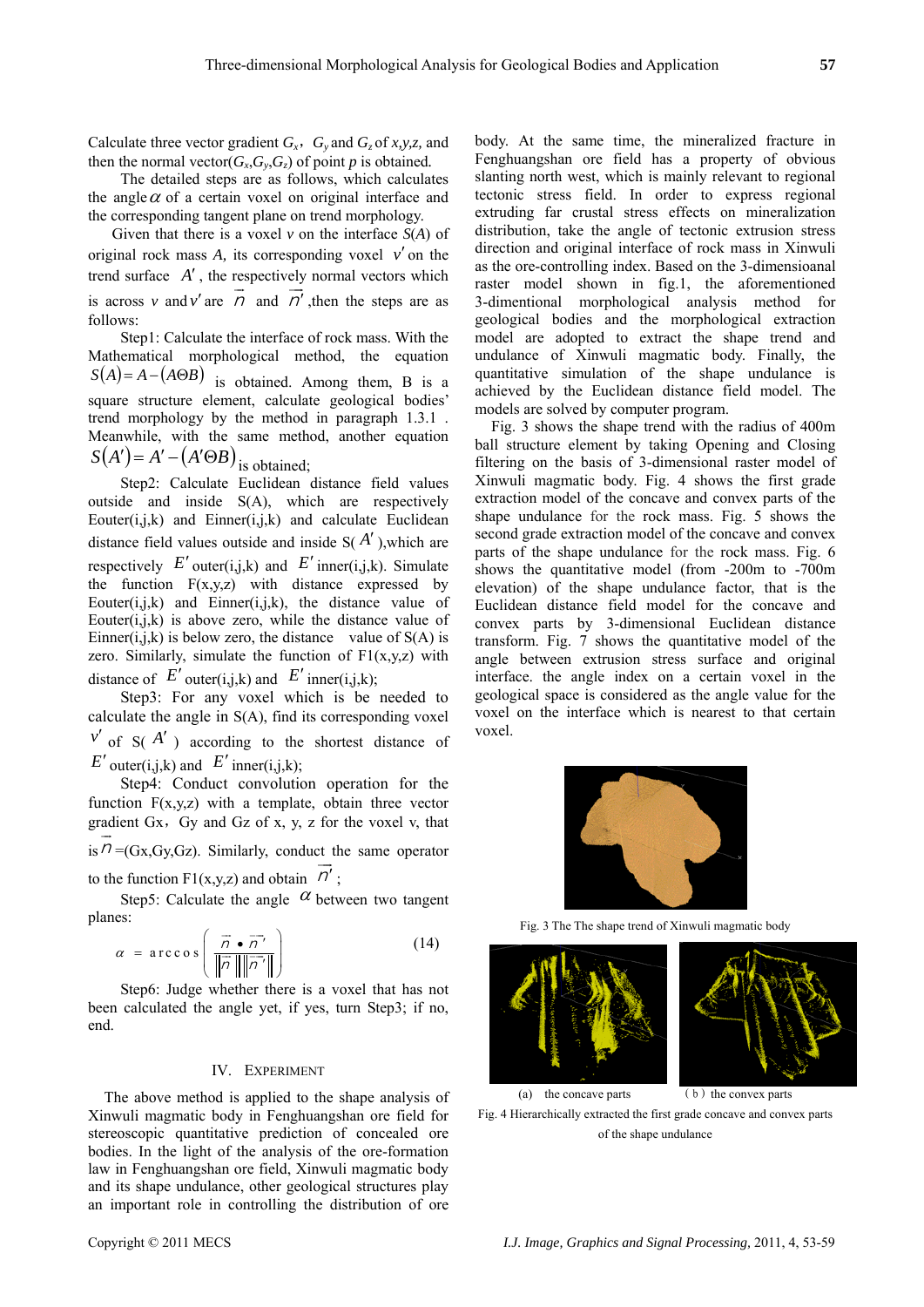

(a) the concave parts  $(b)$  the convex parts Fig. 5 Hierarchically extracted the second grade concave and convex parts of the shape undulance



(a) the first grade factor  $wr1G$  (b) the second grade factor  $wr2G$ Fig. 6 The raster quantitative model (from -200m to -700m elevation) of the shape undulance factors (*wr1G* and *wr2G*)



Fig. 7 The raster quantitative model (from -200m to -700m elevation) of regional extruding far crustal stress field factor (*aIP*)

# V. CONCLUSIONS

With the complex shape analysis of the ore-controlling geological bodies with overlay surfaces in stereoscopic quantitative prediction of concealed ore bodies, a new 3-dimensional morphological analysis method is proposed by applying mathematical morphology and Euclidean distance transform theory in this paper. Based on the 3-dimensional discrete raster models of geological bodies in the real 3-dimensional visualization environment, the corresponding morphological analysis algorithm and mathematical model are established. This method is applied to the morphological analysis for XinWuli magmatic body in Fenghuangshan ore-field in Tongling, Anhui province. The shape trend and shape undulance are extracted, as well as the angle between geological interface and trend surface is calculated for the purpose of achieving the geological ore-controlling factors. The trend extraction avoids the trend surface reconstruction for the complex geological body, which is not adaptable to be analyzed by the traditional trend-residue method. By dint of mathematical morphology filtering, when the radius of ball structural elements is changed, a further Hierarchical extraction of the shape undulate classification could be taken by only several times of Opening and Closing filtering operations.

The 3-dimensional morphological analysis method for the complex geological bodies provides a way to extract geometric parameters of geological bodies for implementing the quantitive extration of ore-controlling factors. Therefore, it is very significant for the quantitative prediction of concealed ore bodies in 3-dimensional space.

#### **REFERENCES**

- [1] ZHAO Peng-da. Three-Component Quantitative Resource Prediction and Assessments: Theory and Practice of Digital Mineral Prospecting [J]. Earth Science-Journal of China University of Geosciences, vol. 27, no. 5, pp. 482-489, 2002. (in Chinese).
- [2] MAO Xian-cheng, ZOU Yan-hong, LU Xiao-qin, et al. Quantitative analysis of geological ore-controlling factors and stereoscopic quantitative prediction of concealed ore bodies [J]. J Cent South Univ Technol, vol. 16, no.6, pp. 987−993, 2009.
- [3] Simon W. H, 3D geoscientific modeling computer Technique for geological characterization [M], 1994, South Sea Int Press Ltd., Hongkong.
- [4] Wu Li-xing. Topological relations embodied in a generalized tri-prism (GTP) model for a 3D geoscience modeling system [J]. Computers & Geosciences, vol. 30, no. 4, pp. 405-418, 2004.
- [5] Gong Jian-ya, Cheng Peng-gen and Wang Yan-dong. Three-dimensional modeling and application in geological exploration engineering [J]. Computers & Geosciences, vol. 30, no. 4, pp. 391-404, 2004.
- [6] Jing Ming, Mao Pan, Qu .Hong-gang, et al. GSIS: A 3D geological multi-body modeling system from netty cross-sections with topology [J]. Computers & Geosciences, vol. 36, pp. 756-767, 2010.
- [7] Sud A, Govindaraju N, Gayle R, Manocha D. Interactive 3D distance field computation using linear factorization[C]. Proceedings I3d 2006 - ACM SIGGRAPH Symposium on Interactive 3D Graphics and Games. USA: Association for Computing Machinery, 2006, pp. 117-124.
- [8] Jones M W, Baerentzen J A, Sramek M. 3D distance fields: A survey of techniques and applications [J]. Transactions on Visualization and Computer Graphics, vol. 12, no. 4, pp. 581-599, 2006.
- [9] Sakuragi F, Nakamoto M, Sasama T, Nakajima Y, Sato Y, Tamura S. System simulator for structural description and error analysis of multimodal 3D data integration systems [J]. Electronics and Communications in Japan, vol. 90, no. 8, pp. 325-338, 2007.
- [10] Zuliansyah M, Supangkat S H, Priyana Y, Machbub C. 3D topological relations for 3D spatial analysis[C]. 2008 IEEE International Conference on Cybernetics and Intelligent Systems, CIS 2008. USA: Inst. of Elec. and Elec. Eng. Computer Society, 2008.
- [11] Fetita C, Brillet P-Y, Prêteux F J. Morpho-geometrical approach for 3D segmentation of pulmonary vascular tree in multi-slice CT[C]// Pluim J. P. W, Dawant B. M. Medical Imaging 2009 - Image Processing. USA: Proc. SPIE, 2009.
- [12] Felix J H S, Cortez P C, Holanda M A, Albuquerque V H C, Colaco D F, Alexandria A R. Lung and chest wall structures segmentation in CT images[C]. Proceedings of VIPIMAGE 2007 - 1st ECCOMAS Thematic Conference on Computational Vision and Medical Image Processing. Netherlands: Taylor and Francis/Balkema, pp. 291-294, 2008,
- [13] Naegel B. Using mathematical morphology for the anatomical labeling of vertebrae from 3D CT-scan images [J]. Computerized Medical Imaging and Graphics, vol. 31, no. 3, pp. 141-156, 2007.